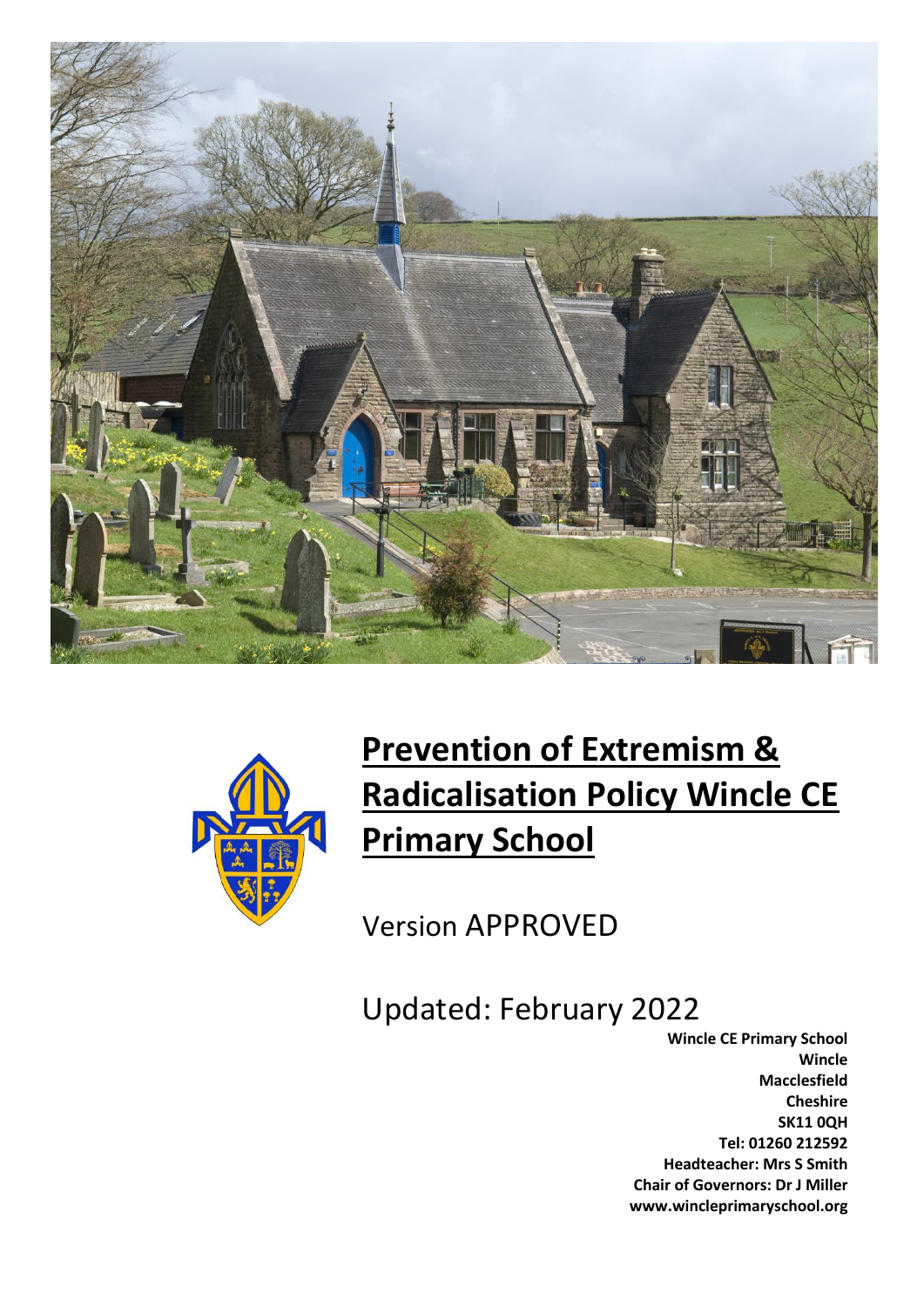#### **Version control**

| Date updated: | <b>Brief summary of changes:</b>                                                                                                                                                                                |
|---------------|-----------------------------------------------------------------------------------------------------------------------------------------------------------------------------------------------------------------|
| February 2022 | Throughout the document - removal of the word students.<br>Page 5 - Changes to the following sentence, if unavailable, to the Deputy Designated<br>Safeguarding Leads (Mrs Jane Gilman or Mrs Gillian Borland). |

### Our school's vision:

*Wincle School creates an enriching and outstanding rural education, nurturing the whole individual: body, mind and soul, inspiring rounded, happy, courageous children who exhibit a passion for learning, a confident faith, a loving concern for community and an inclusive respect for all.*

Our school vision encompasses the responsibility for all staff to encourage **an inclusive respect for all**. Engaging all pupils in their behaviour and conduct is recognised as a crucial part of this holistic approach to **inspiring happy, courageous** children who display a l**oving concern for the community** around them. We encourage our pupils to 'Shine like Stars' (Philippians 2:15) and to do this run with the following acronym:

|   |                                                      | No act of kindness, no matter how small, is ever wasted." Aesop                                                        |  |  |
|---|------------------------------------------------------|------------------------------------------------------------------------------------------------------------------------|--|--|
|   |                                                      | We would like our pupils to have the confidence to know that they can make a difference: have hope for the             |  |  |
| S | Service                                              | future.                                                                                                                |  |  |
|   |                                                      | We encourage our pupils to challenge injustice and inequality                                                          |  |  |
|   |                                                      | Tour principles are founded on the truth that we are loved by the Father, Saved by the Son and Sanctified by           |  |  |
|   |                                                      | the Holy Spirit.                                                                                                       |  |  |
|   | Theology                                             | X We want to ignite passion and curiosity for learning, providing an exciting curriculum to inspire all learners to be |  |  |
|   |                                                      | the best they can be.                                                                                                  |  |  |
|   |                                                      | We encourage our pupils to show integrity                                                                              |  |  |
|   |                                                      | We would like our pupils to have the courage to fight for what is important                                            |  |  |
|   | <b>Attitude</b>                                      | When things are challenging, we would like our pupils to display perseverance and not give up.<br>☆                    |  |  |
|   |                                                      | Learn from yesterday, live for today, hope for tomorrow" Albert Einstein                                               |  |  |
|   | We nurture the whole individual: body, mind and soul |                                                                                                                        |  |  |
|   |                                                      | We encourage the pupils to respect every living creature and show compassion.                                          |  |  |
|   | Relationships                                        | ve would like our children to treat other people as they would like to be treated following Jesus' example.            |  |  |
|   | We are all unique                                    |                                                                                                                        |  |  |
|   |                                                      | We help all Maildren build trusting relationships                                                                      |  |  |
|   |                                                      | Clothe yourselves with compassion, kindness, humility, gentleness and patience.' (Colossians 3:12)                     |  |  |
|   | Shine like                                           | The tight of the world; he who follows Me will not walk in the darkness, but will have the Light of life."             |  |  |
|   | (John 8:12)<br>stars                                 |                                                                                                                        |  |  |
|   |                                                      | We would like our pupils to shine in their behaviour, attitudes, relationships and learning.                           |  |  |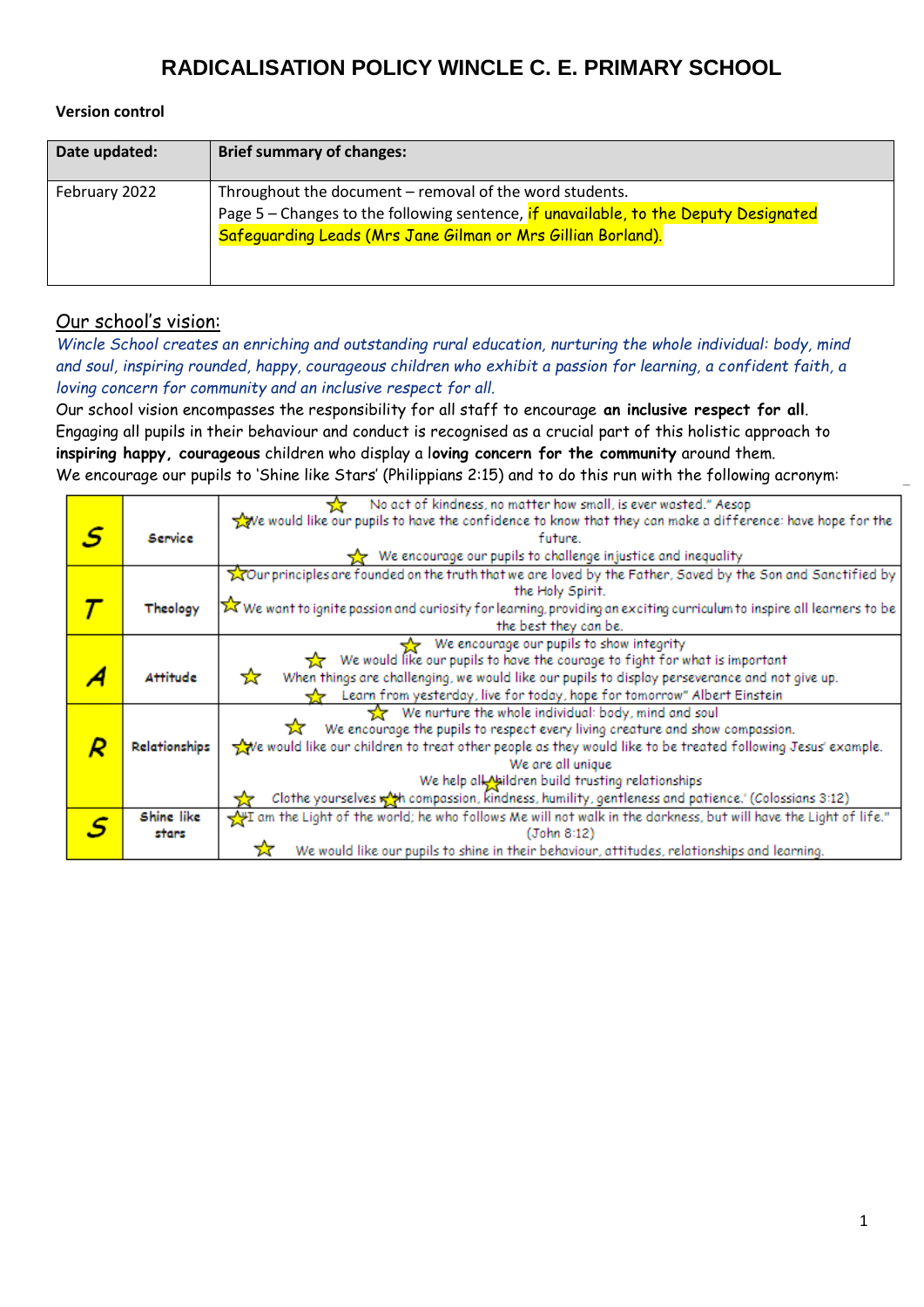| WINCLE C OF E PRIMARY SCHOOL   |                                                      |  |  |  |
|--------------------------------|------------------------------------------------------|--|--|--|
| PERSON RESPONSIBLE FOR POLICY: | SARAH SMITH (HEAD)<br>KATY POWELL (SAFEGUARDING GOV) |  |  |  |
| <b>APPROVED:</b>               | <b>MARCH 2022</b>                                    |  |  |  |
| SIGNED:                        | S. SMITH K.POWELL                                    |  |  |  |
| TO BE REVIEWED:                | <b>MARCH 2023</b>                                    |  |  |  |

The policy is provided to all staff and should be read in conjunction with the following

- Safeguarding Policy
- Safer Recruitment Policy
- Equality Policy
- Behaviour Policy
- Attendance policy
- Anti-Bullying Policy
- E-Safety Policy
- Staff Code of Conduct
- Whistle-blowing Policy

## **1. PURPOSE AND AIMS**

1.1 Wincle C of E Primary School is fully committed to safeguarding and promoting the welfare of all its pupils and staff; providing a secure environment where they feel safe and are kept safe. All adults in our school recognise that safeguarding is everyone's responsibility irrespective of the role they undertake. The approach we take towards protecting our children against radicalisation and extremism is no different to safeguarding against any other vulnerability in today's society*.*

1.2 This Preventing Extremism and Radicalisation Safeguarding Policy is one element within our overall school arrangements to Safeguard and Promote the Welfare of all Children in line with our statutory duties.

1.3 Our school fully recognises the contribution it can make to promoting the welfare of children and protecting them from harm. This policy sets out our strategies and procedures to protect vulnerable pupils from being radicalised or exposed to extremist views.

1.4 At Wincle C of E Primary School, we will ensure that:

- All staff, volunteers and governors, understand what radicalisation and extremism is and why we need to be vigilant in school.
- Through training, staff, volunteers and governors will know what the school policy is on tackling extremism and radicalisation and how to respond when concerns arise.
- Through our curriculum, we will promote the spiritual, moral, social and cultural development of pupils.
- Parents/carers and pupils will know that the school has policies in place to keep pupils safe from harm and that the school regularly reviews these systems to ensure they are appropriate and effective.

1.5 This policy applies to all pupils, staff, parents, governors, volunteers and visitors.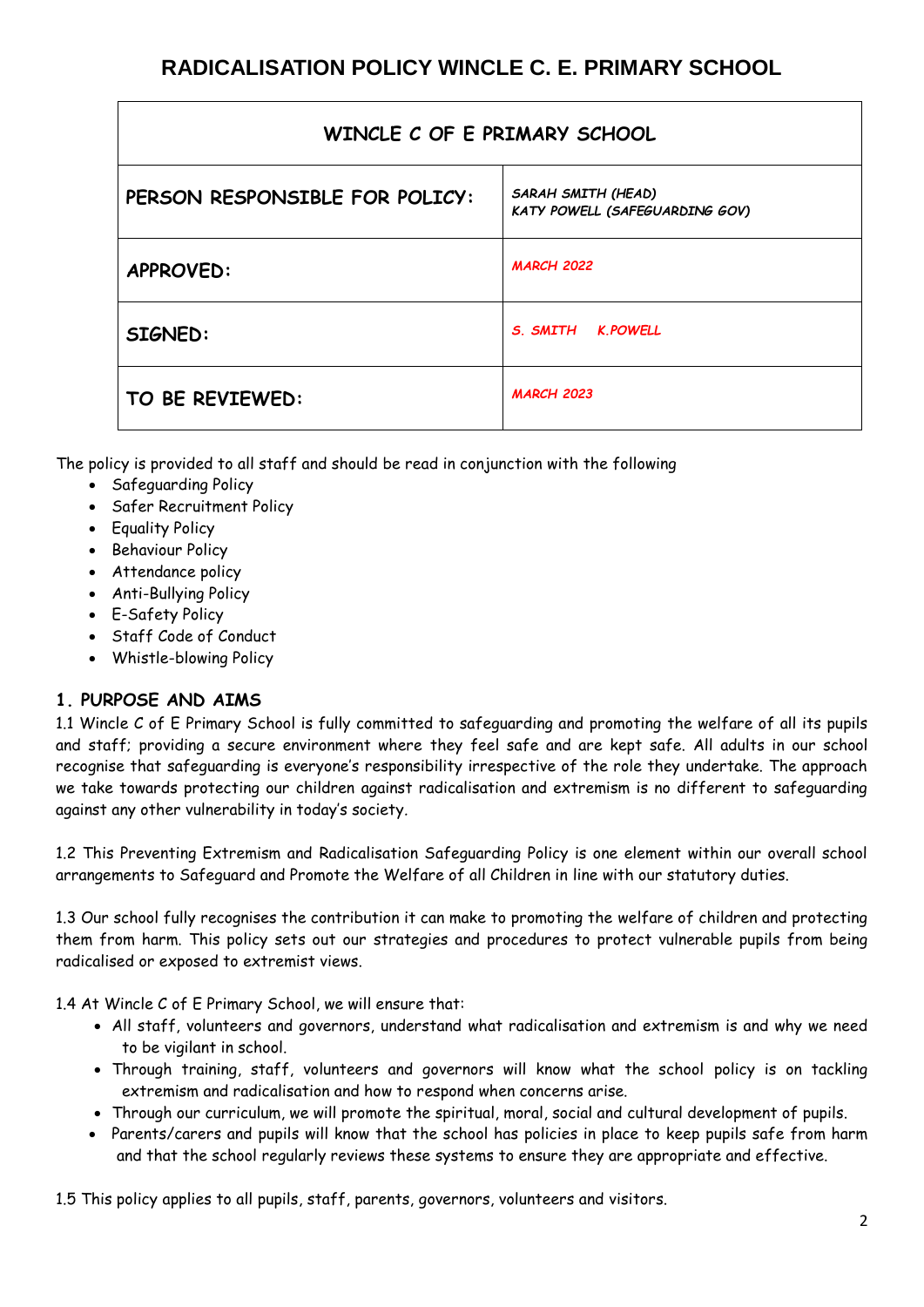### **2. SCHOOL ETHOS AND PRACTICE**

2.1 When operating this policy, we use the following accepted Governmental definition of extremism which is:

*'Vocal or active opposition to fundamental British values, including democracy, the rule of law, individual liberty and mutual respect and tolerance of different faiths and beliefs; and/or calls for the death of members of our armed forces, whether in this country or overseas'.*

#### 2.2 The full Government Prevent Strategy can be viewed at

[https://www.gov.uk/government/uploads/system/uploads/attachment\\_data/file/97976/prevent-strategy](https://www.gov.uk/government/uploads/system/uploads/attachment_data/file/97976/prevent-strategy-review.pdf)[review.pdf](https://www.gov.uk/government/uploads/system/uploads/attachment_data/file/97976/prevent-strategy-review.pdf)

2.3 There is no place for extremist views of any kind in our school, whether from internal sources –pupils, staff or governors, or external sources - school community, external agencies or individuals. Our pupils see our school as a safe place where they can explore controversial issues safely and where our teachers encourage and facilitate this; we have a duty to ensure this happens.

2.4 We provide a broad and balanced curriculum, delivered by skilled professionals, so that our pupils are enriched, understand and become tolerant of difference and diversity and also to ensure that they thrive, feel valued and not marginalized.

2.5 Any prejudice, discrimination or extremist views, including derogatory language, displayed by pupils or staff will always be challenged and where appropriate dealt with in line with our Behaviour Policy for pupils and the Code of Conduct for staff.

2.6 We will ensure that all of our teaching approaches help our pupils build resilience to extremism and give pupils a positive sense of identity through the development of critical thinking skills. We will ensure that all of our staff are equipped to recognise extremism and are skilled and confident enough to challenge it.

2.7. Our approach will be embedded within the ethos of our school so that pupils know and understand what safe and acceptable behaviour is in the context of extremism and radicalisation. This will work in conjunction with our school's approach to the spiritual, moral, social and cultural development of pupils and will include assemblies. Our goal is to build mutual respect and understanding and to promote the use of dialogue not violence as a form of conflict resolution. We will achieve this by using a curriculum that includes:

- Citizenship programmes
- Open discussion and debate
- Work on anti-violence and restorative approaches
- Focussed educational programmes

2.8 Our school will closely follow any locally agreed procedures as set out by the Local Safeguarding Children Board's agreed processes and criteria for safeguarding individuals vulnerable to extremism and radicalisation. In the event of concerns about a person becoming radicalised, consideration will be given to using the LA Channel process. Channel is a bespoke panel which meets to address issues of individuals who have been identified as being at risk of radicalisation but have not committed any terrorism offence.

### **3. ROLES AND RESPONSIBILITIES**

3.1 It is the responsibility of *every* member of staff, volunteer and regular visitor to our school to ensure that they carry out the requirements of this policy and, at all times, work in a way that will safeguard and promote the welfare of all of the pupils at this school.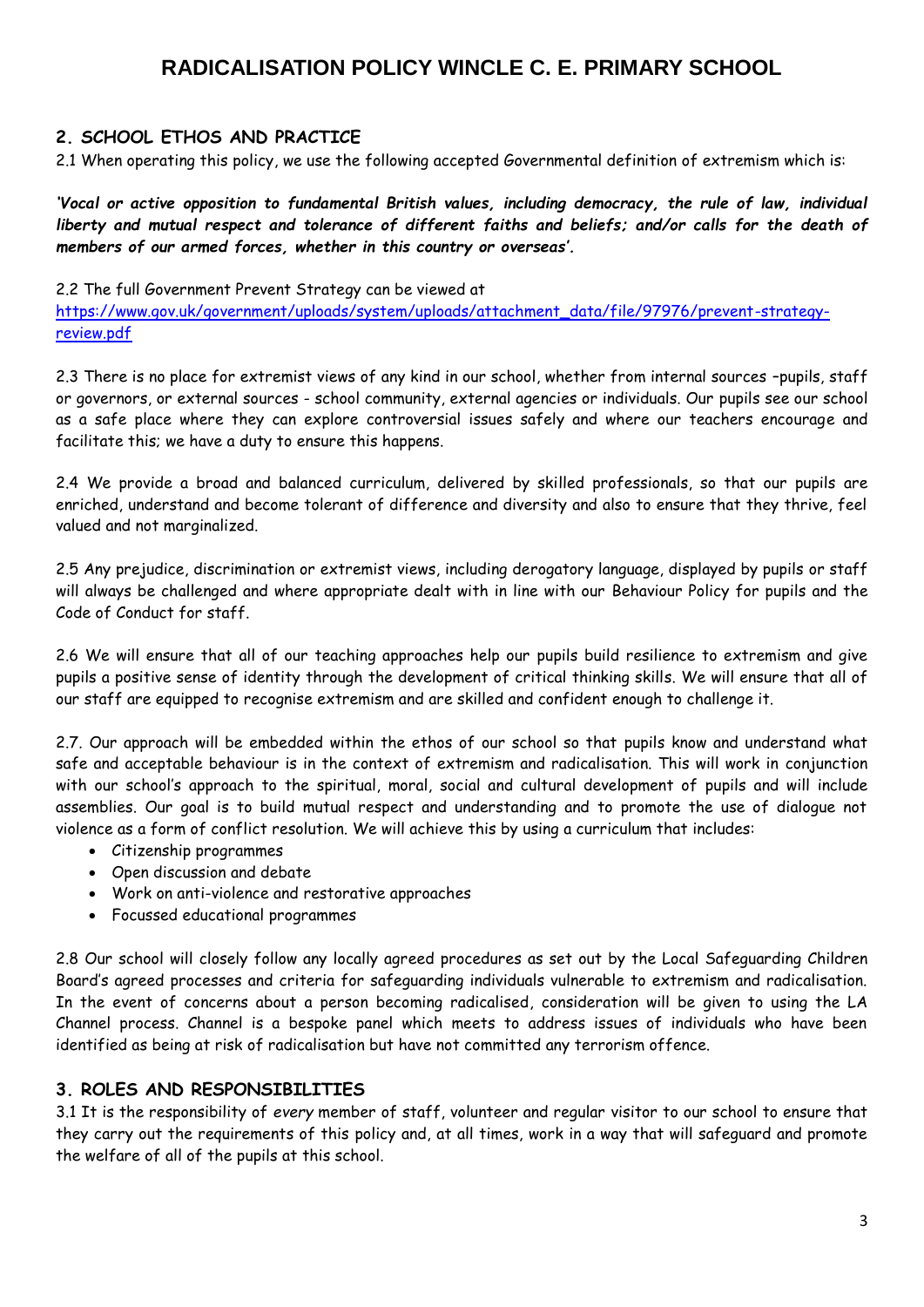3.2 The Governing Body of Wincle C of E Primary School is accountable for ensuring the effectiveness of this policy and our compliance with it. The Governing Body will ensure that:

- This policy is reviewed annually alongside our Safeguarding Policy.
- All staff undertake appropriate training that equips them with the skills to identify and respond appropriately to concerns regarding extremism and radicalisation.
- The Headteacher and Designated Safeguarding Lead will assess the risk of pupils being drawn into extremist views. The risk assessment may include consideration of the school's curriculum, the use of school premises by external agencies and any other local issues relating to the school community.
- A broad curriculum is in place to deliver the spiritual, moral, social and cultural development of pupils.
- Appropriate safeguarding arrangements are in place by working in partnership with other agencies and communities as required.
- There are systems in place for keeping pupils safe from extremist material when accessing the internet in our school by using effective filtering and usage policies.

3.3 The Designated Safeguarding Lead (DSL) will act as the point of contact within our school for any concerns relating to radicalisation and extremism.

3.4 The DSL at Wincle C of E Primary School will make referrals in accordance with Cheshire East Channel procedures to ChECS, where appropriate, and will represent our school at Channel Panels as required.

3.5 The DSL is responsible for ensuring that all staff members and volunteers are aware of our policy and the procedures they need to follow. They will ensure that all staff have received appropriate training.

### **4. TRAINING**

4.1 Through training, we will ensure that all of our staff are made fully aware of the threats, risks and vulnerabilities that are linked to radicalisation. Staff will be able to identify children at risk of being drawn into extremism and develop the confidence to challenge extremist ideas. All staff will understand how we can provide support to ensure that our pupils are resilient and supported to resist involvement in radical or extreme activities.

4.2 Our governing body will also undertake appropriate training to ensure they are able to carry out their duty to safeguard all of the children at our school.

### **5. THE ROLE OF THE CURRICULUM**

5.1 At Wincle C of E Primary School, we will provide pupils with a broad and balanced curriculum and promote the spiritual, moral, social and cultural development of our pupils. Pupils will be encouraged to regard people of all faiths, races and cultures with respect and tolerance. At our school, we will promote the values of democracy, the rule of law, individual liberty, mutual respect and tolerance for those with different faiths and beliefs. We will teach and encourage pupils to respect one another and to respect and tolerate difference, especially those of a different faith or no faith. It is our fundamental responsibility to keep our pupils safe and prepare them for life in modern multi-cultural Britain and globally.

5.2 Through our curriculum we will aim to:

- enable pupils to develop their self-knowledge, self-esteem and self-confidence
- enable pupils to distinguish right from wrong and to respect the civil and criminal law of England;

• encourage pupils to accept responsibility for their behaviour, show initiative, and to understand how they can contribute positively to the lives of those living and working in the locality of the school and to society more widely;

• enable pupils to acquire a broad general knowledge of and respect for public institutions and services in England;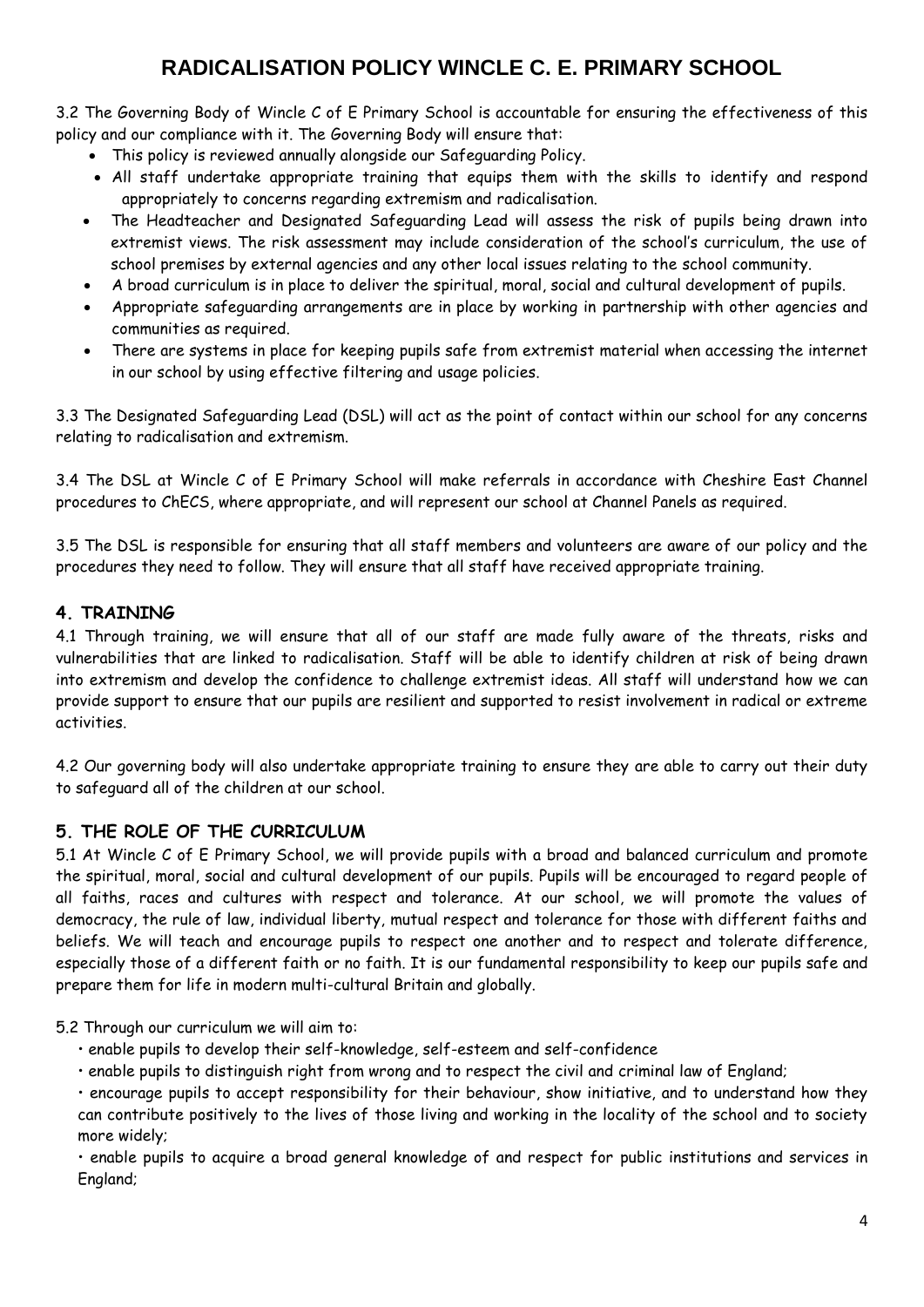• further tolerance and harmony between different cultural traditions by enabling pupils to acquire an appreciation of and respect for their own and other cultures;

• encourage respect for other people;

• encourage respect for democracy and support for participation in the democratic processes, including respect for the basis on which the law is made and applied in England.

### **6. VISITORS AND THE USE OF SCHOOL PREMISES**

6.1 At Wincle C of E Primary School, we recognise the role that external agencies and speakers can play in enhancing the learning experiences of our pupils. Where we use external agencies and individuals in this way, we will positively vet them to ensure that their messages are consistent with, and not in opposition to, the school's values and ethos.

6.2 Our school will assess the suitability and effectiveness of input from external agencies or individuals to ensure that:

• Any messages communicated to pupils are consistent with the ethos of the school and do not marginalise any communities, groups or individuals;

• Any messages do not seek to glorify criminal activity or violent extremism or seek to radicalise pupils/students through extreme or narrow views of faith, religion or culture or other ideologies;

• Activities are properly embedded in the curriculum and clearly mapped to schemes of work to avoid contradictory messages or duplication;

• Activities are matched to the needs of pupils;

6.3 When an agreement is made to allow non-school groups or organisations to use the school premises, appropriate checks will be made before agreeing the contract. Usage will be monitored and in the event of any behaviour not in keeping with the Tackling Extremism and Radicalisation Policy, the school will contact the Prevent Officer and terminate the arrangement.

#### **7. PROCEDURES FOR MANAGING CONCERNS**

.

7.1 Wincle C of E Primary School adheres to the procedures that have been agreed locally through Cheshire East Safeguarding Children Board for safeguarding individuals vulnerable to extremism and radicalisation.

7.2 We recognise that all staff at our school play an important role as they are in a position to identify concerns early and provide help for children to prevent concerns from escalating.

#### **All staff are advised to maintain an attitude of '***it could happen here***' where safeguarding is concerned and this includes vulnerability to radicalisation.**

7.3 At all times we will work in partnership and endeavour to establish effective working relationships with parents, carers and colleagues from other agencies in line with Working Together to Safeguard Children (2015).

7.4 The Designated Safeguarding Lead (DSL) should be the first point for contact any safeguarding concerns in our school. Any member of staff/visitor who receives a disclosure of or suspects that a child is at risk of radicalisation, must report it immediately to the DSL or, if unavailable, to the Deputy Designated Safeguarding Leads (Mrs Jane Gilman or Mrs Gillian Borland).

7.5 Following receipt of any information raising concern about vulnerability to radicalisation, the DSL will consider what action to take and will follow Cheshire East Safeguarding procedures by consulting with ChECS and contacting the Prevent Co-ordinator

7.6 All information and actions taken, including the reasons for any decisions made, will be fully documented.